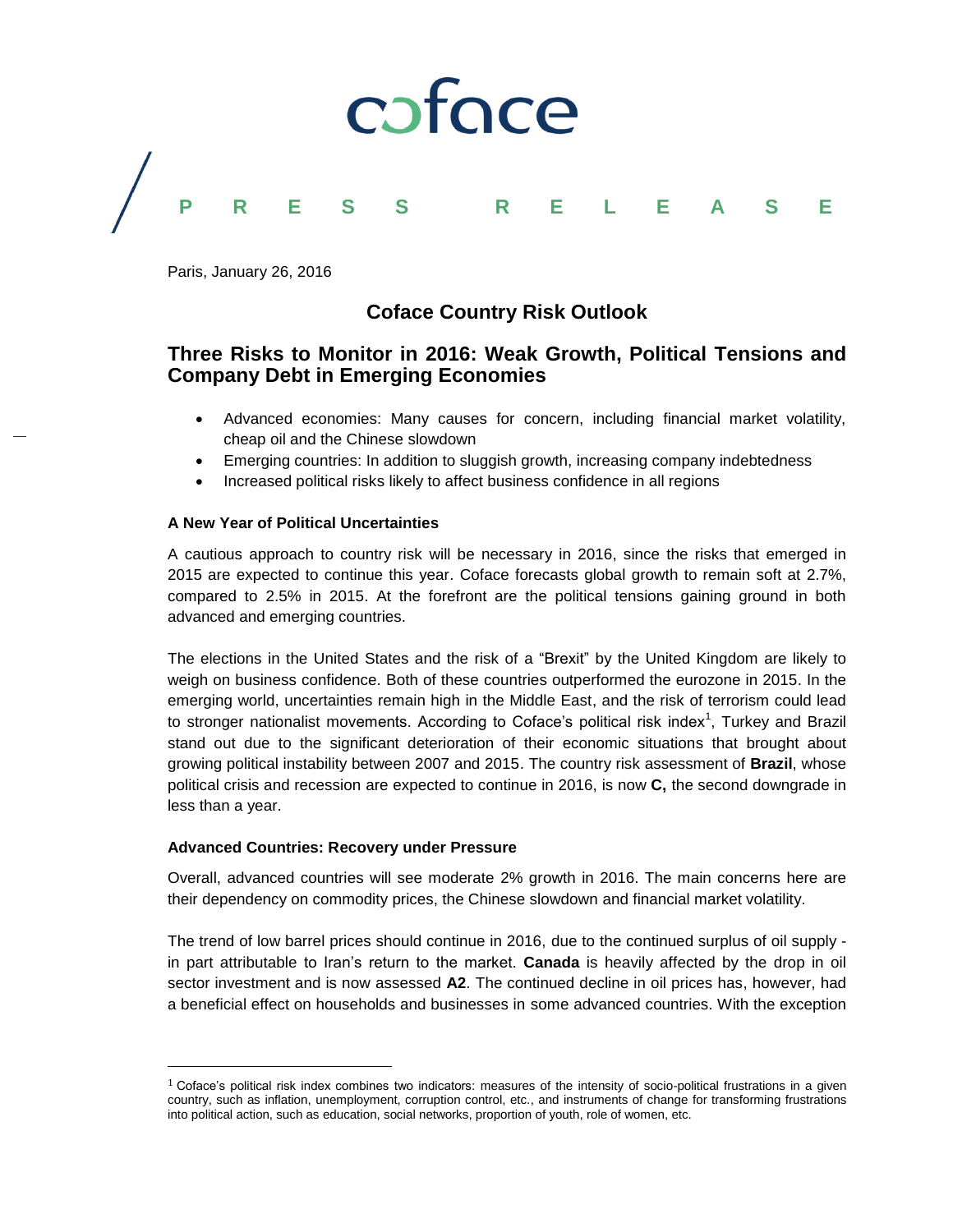# caface **PRESS RELEASE**

of Japan and Italy, the fall in energy costs has helped to revive corporate investment, especially in Spain and the United Kingdom.

**Japan** is also among the potential victims of the stronger than expected Chinese slowdown, given that 18% of its exports are destined for China. Weak growth, estimated at 0.9% for 2016, and the persistent risk of deflation have prompted Coface to place Japan's **A1** assessment under **negative watch**. Not surprisingly, the decrease in demand and in tourism from mainland China will continue to adversely affect activity in **Hong Kong** and **Taiwan**, also under **negative watch**.

In the eurozone, where growth of 1.7% is expected in 2016, the company situation is gradually improving. This is evidenced by the insolvency statistics for France, Germany, **Italy** (which decreased between -3.5% and -5% through the third quarter of 2015 compared with the previous year) and especially Spain (-26%.) Growth in Italy will be supported by domestic demand, spurred by the return of confidence and the progress in structural reforms. This has led Coface to place Italy's **B** assessment under **positive watch**.

### **Excessive Company Indebtedness: A New Malaise in Emerging Countries**

In emerging countries, growth has halved in five years with 3.9% is expected in 2016. Company indebtedness is growing, affected by both the drop in commodity prices and the highly expansionary monetary policies that followed the Lehman Brothers crisis. Only Central Europe remains unaffected. **Hungary**, upgraded to **A4,** and **Latvia, B,** placed on **positive watch**, stand out for solid growth driven by household consumption and for increased exports to European countries other rather than Russia.

Chinese companies are among the most indebted. Their debt represents more than 160% of GDP and 60 points more than in 2008. Following China are Turkey (+30 points), Brazil (+17 points), Russia (+14 points), and Malaysia (+11 points). Turkish companies, which have one-third of their debt denominated in US dollars, are proving to be among the most exposed to currency risk. The main glimmer of hope in the medium-term are the gains in competitiveness resulting from recent depreciations of emerging currencies.

In this context of increased risk, Coface has downgraded of the assessments of several emerging countries that were already under negative watch. These include:

- o **Algeria** (**B**) and **Gabon** (**C**), due to the low price of hydrocarbons
- o **South Africa** (**B**), negatively affected by sluggish growth and growing social tensions
- o **Tanzania** (**C**) and **Madagascar** (**D**), where growth is constrained by political uncertainties